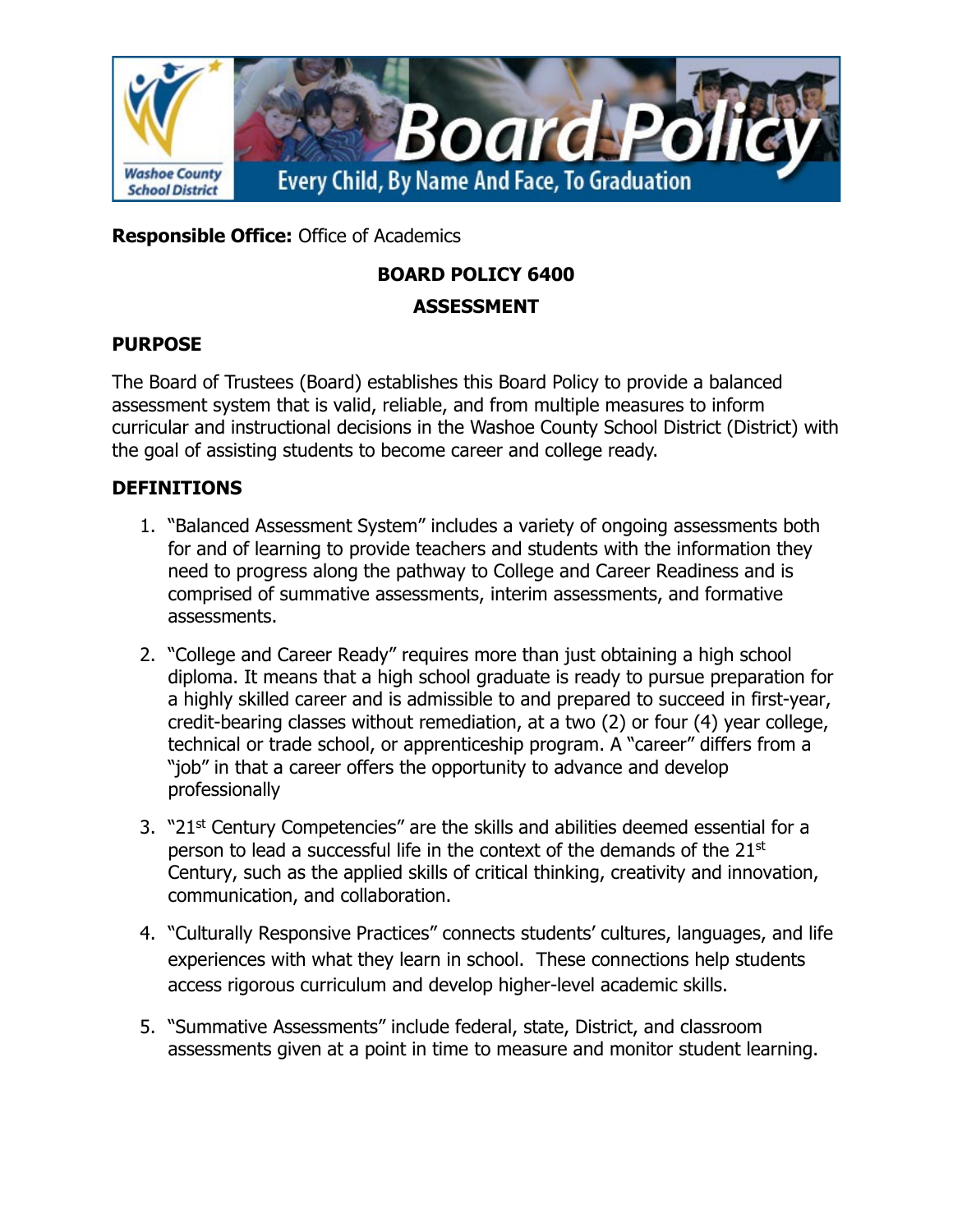- 6. "Interim Assessments" include assessments designed to coordinate with largescale state assessments and administered at defined intervals–often quarterly–to gauge student progress. An interim or benchmark test is one that is administered periodically (perhaps once every two or three months) to measure students' status with respect to mastery of important curricular outcomes.
- 7. "Formative Assessment" include planned processes used by teachers and students during instruction that provides feedback to adjust ongoing teaching and learning to improve students' achievement of intended instructional outcomes.

## **POLICY**

- 1. The District supports the use of a research-based balanced assessment system that:
	- a. Encourages analysis of results and assists in planning for instructional improvement as established by the District Strategic Plan, District performance plan, school performance plans, and best practices for Tier 1 of Multi-Tiered Systems of Support (MTSS/RTI);
	- b. Identifies student needs based on Nevada Academic Content Standards to inform school and classroom decisions on differentiated instruction and intervention;
	- c. Gathers and reports data that are accurate, and professionally sound;
	- d. Fulfills accountability requirements as established by state law and the Elementary and Secondary Education Act (ESEA);
	- e. Tracks statistical data in order to view trends or patterns of performance or deficiency and sets school, teacher and student performance targets; and
	- f. Establishes comparisons among students in the District, in the state, and in the nation.
- 2. The District, in conjunction with the Nevada Department of Education, shall systematically apply professional development and technical training, communication and support to teachers, administrators, support employees, and families at all schools to ensure that assessment practices are culturally responsive, standardized, and reflect 21<sup>st</sup> Century Competencies.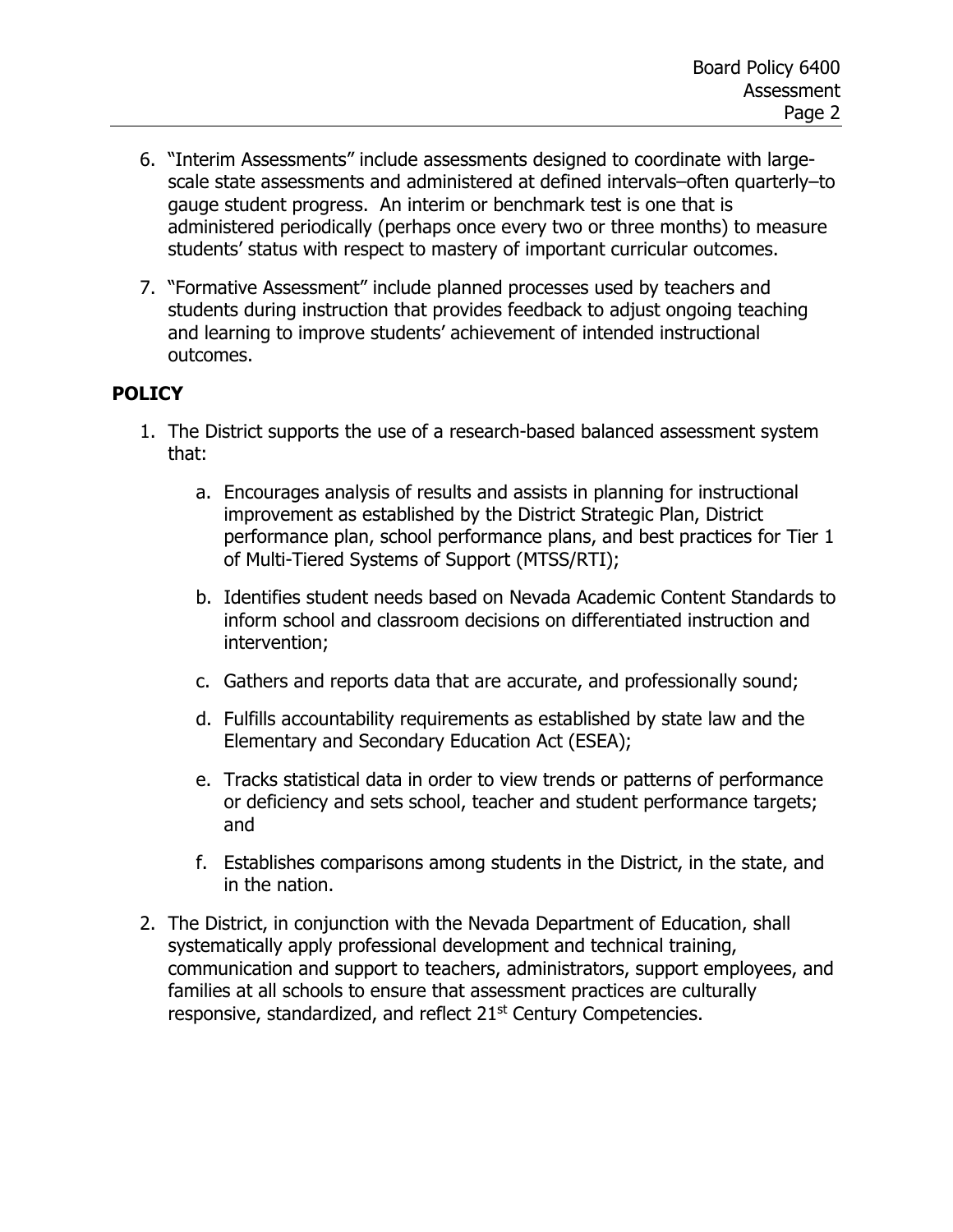- 3. The District shall administer all assessments in accordance with federal and state laws, and policies.
- 4. In accordance with state statutes, all students in attendance during Nevada State assessment administration shall participate in the testing process.
- 5. All District employees, students, and parents/guardians should follow the professional and ethical requirements of assessment administration and use of results as outlined in the following annual publications:
	- a. Procedures for the College and Career Readiness Exam (Nevada Department of Education);
	- b. Washoe County School District Plan to Ensure the Security of State and District Mandated Assessments;
	- $c$ . The District's A Primer for Testing: Policies and Professional Expectations; and
	- d. All administrator and test coordinator manuals associated with each Nevada and District assessment, as well as those of national tests such as ACT, SAT, PLAN, PSAT, and Advanced Placement Exams
- 6. The District shall provide professional development and communication at all levels of the District, including families, giving all teachers and leaders the skills and knowledge, they need to develop and use assessments with students, and appropriately respond to data from the balanced assessment system.

## **LEGAL REQUIREMENTS AND ASSOCIATED DOCUMENTS**

- 1. This Board Policy reflects the goals of the District's Strategic Plan and aligns/complies with the governing documents of the District, to include:
	- a. Board Policy 6200, Literacy;
	- b. Board Policy 6300 Mathematics; and
	- c. Board Policy 6500 Advanced Placement/International Baccalaureate Classes.
- 2. This Board Policy aligns with Nevada Revised Statutes (NRS) and Nevada Administrative Code (NAC), to include:
	- a. NRS Chapter 385A, Accountability of Public Schools;
	- b. NRS Chapter 389, Academics and Textbooks;